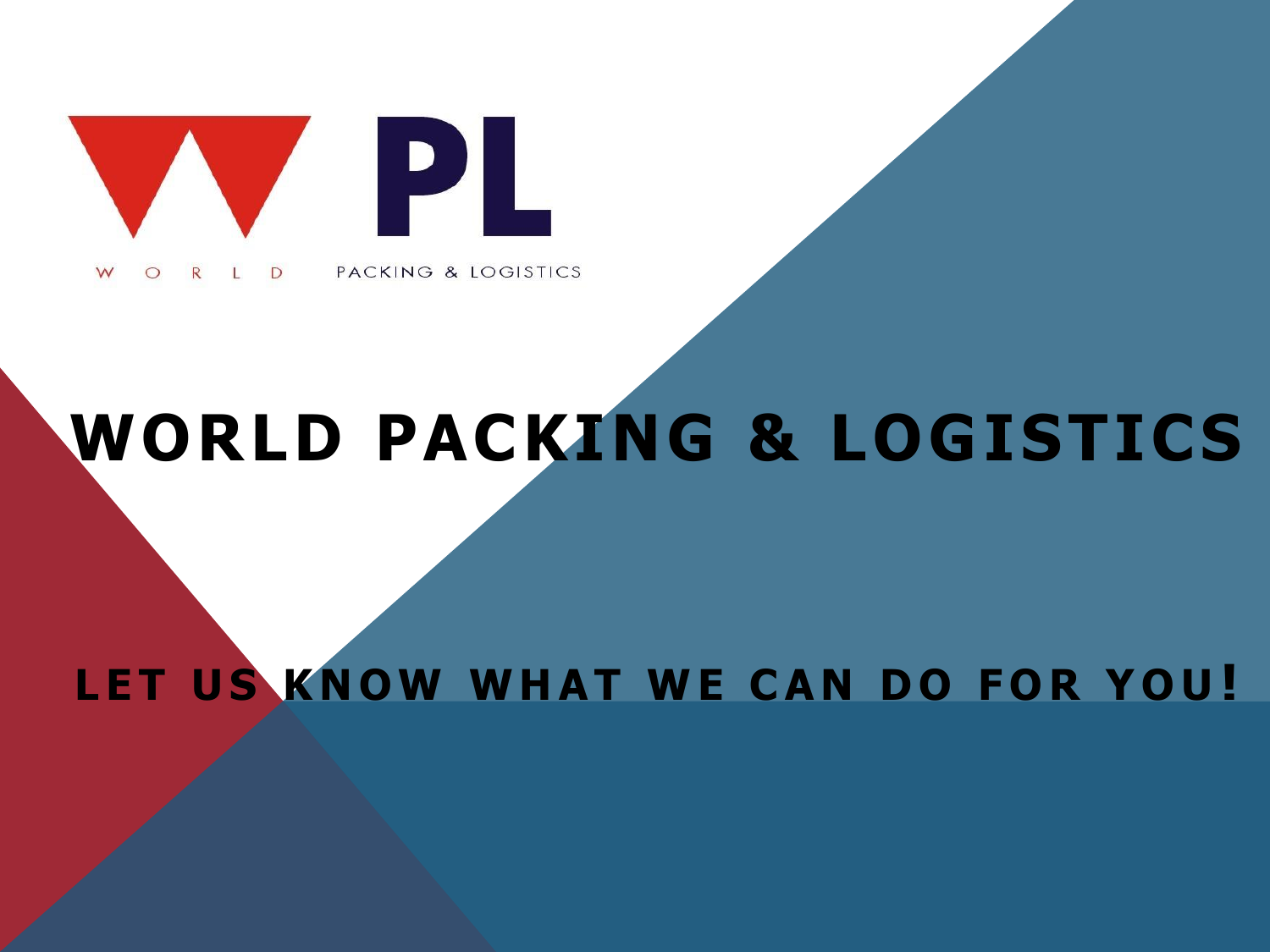# WPL'S MISSION

**To provide a wide range of services and meet the ever increasing demands and requirements for companies wishing to repack, to stock and distribute their products in a cost efficient, qualitative and effective manner.**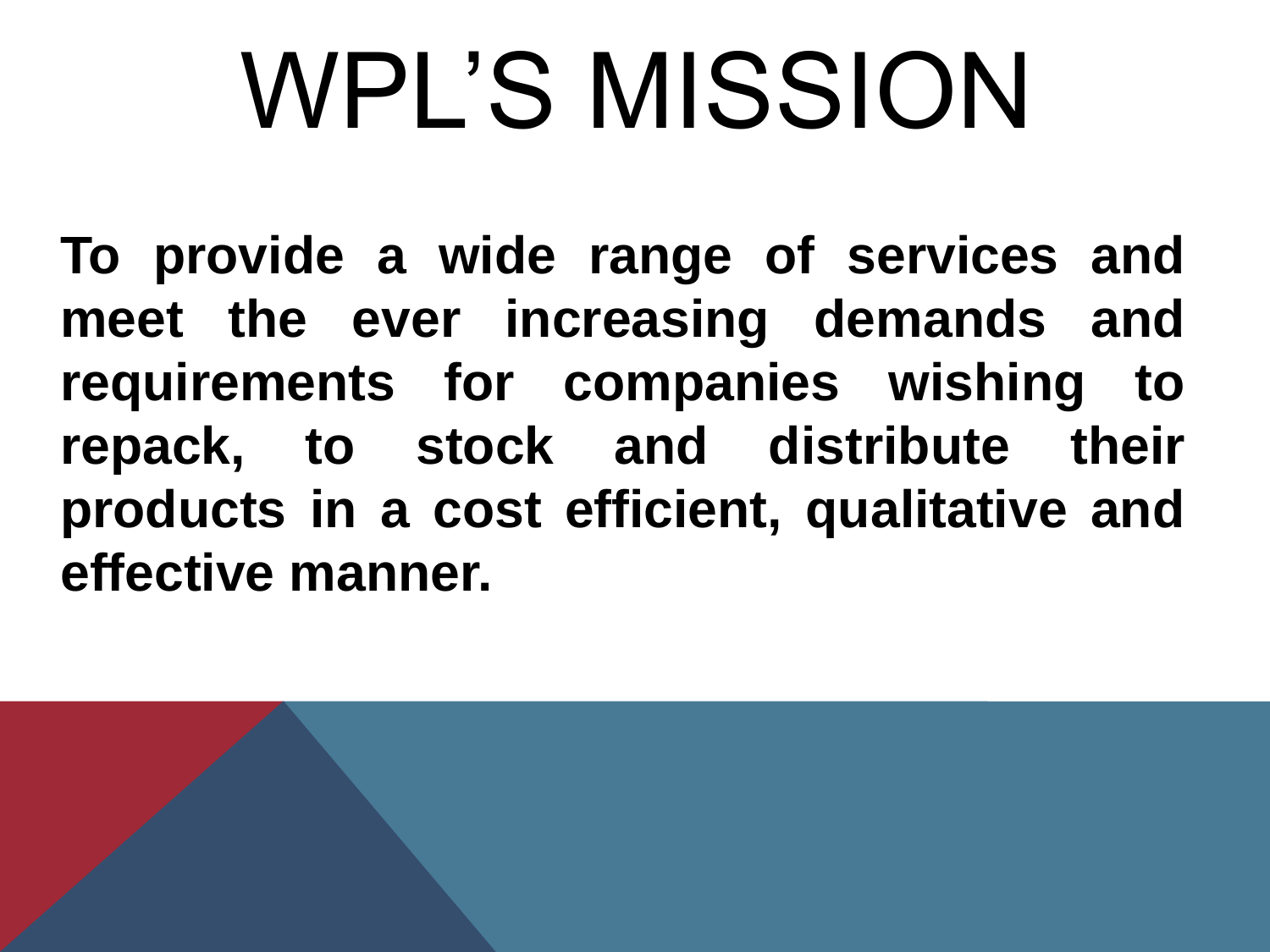### OUR PREMISES

- **LOCATED IN MANDRA, ATTICA**
- **WITH 17000 m<sup>2</sup> OF FACILITIES**
- **OPERATING 24/7 THROUGHOUT THE YEAR**
- **EASY ACCESS THROUGH ATTICA'S HIGHWAY AND NATIONAL ROAD**

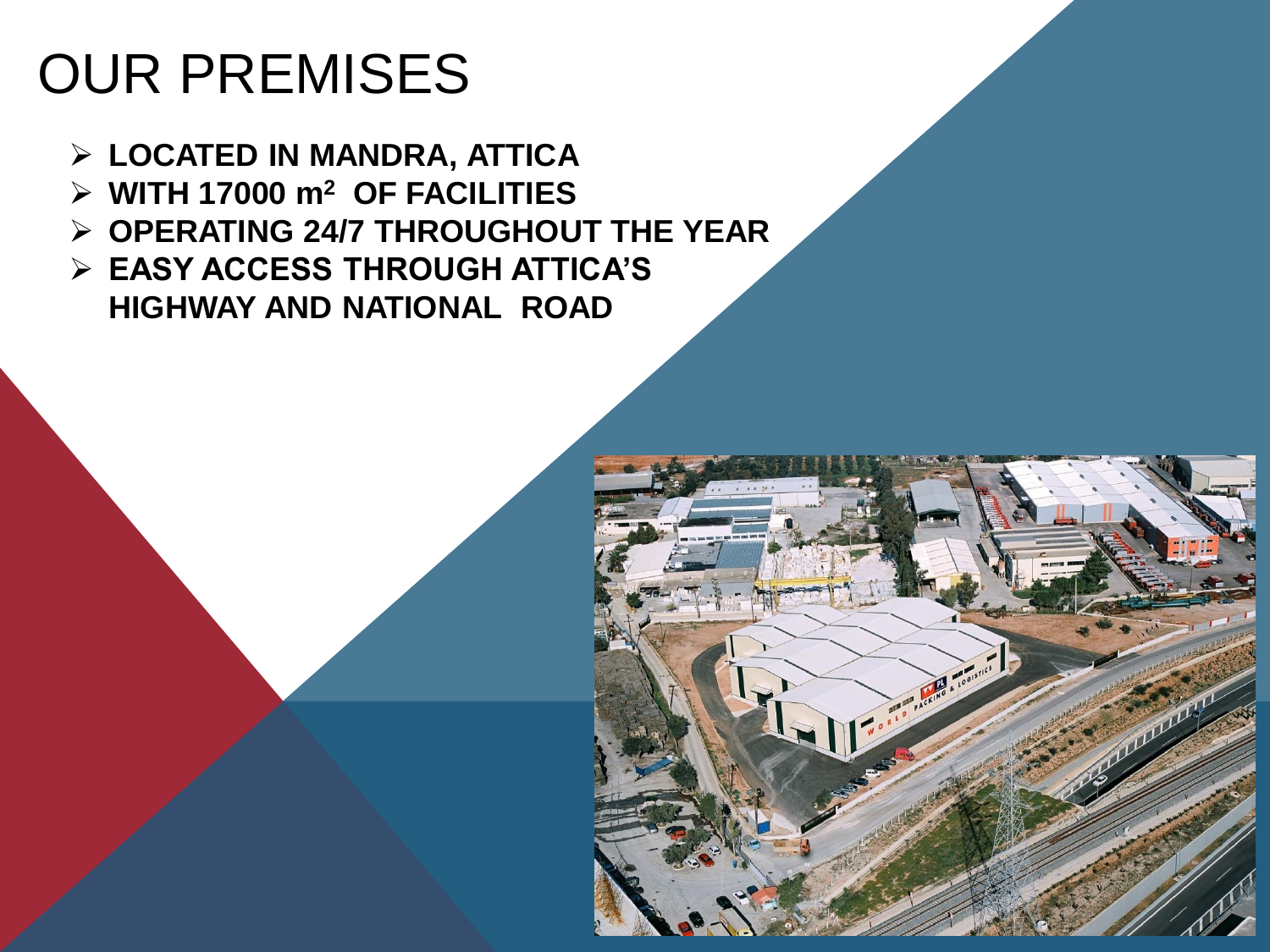### STORING DISTRIBUTION REPACKING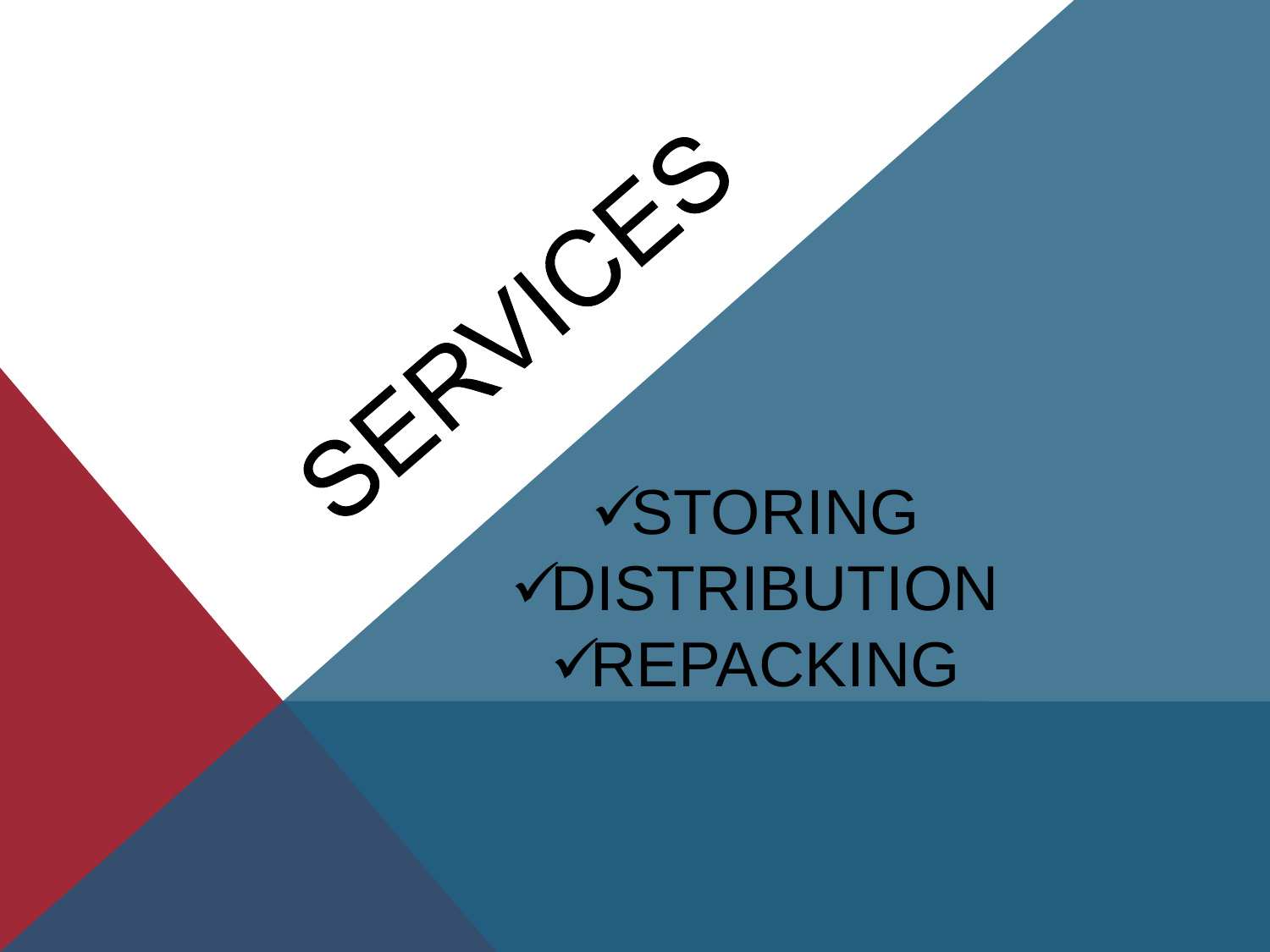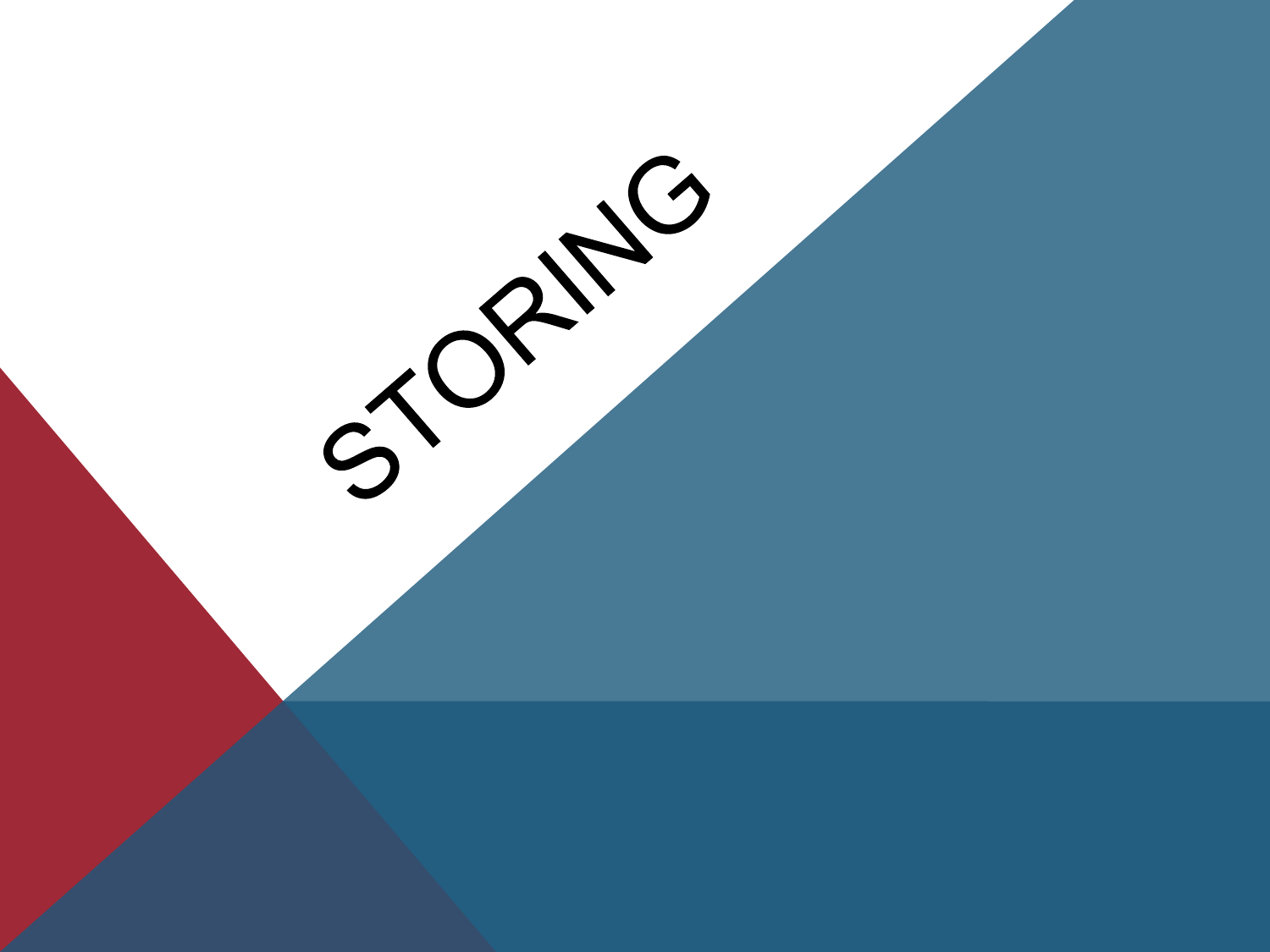**WPL integrated warehousing services are designed to fulfill any requirement for a wide range of goods.**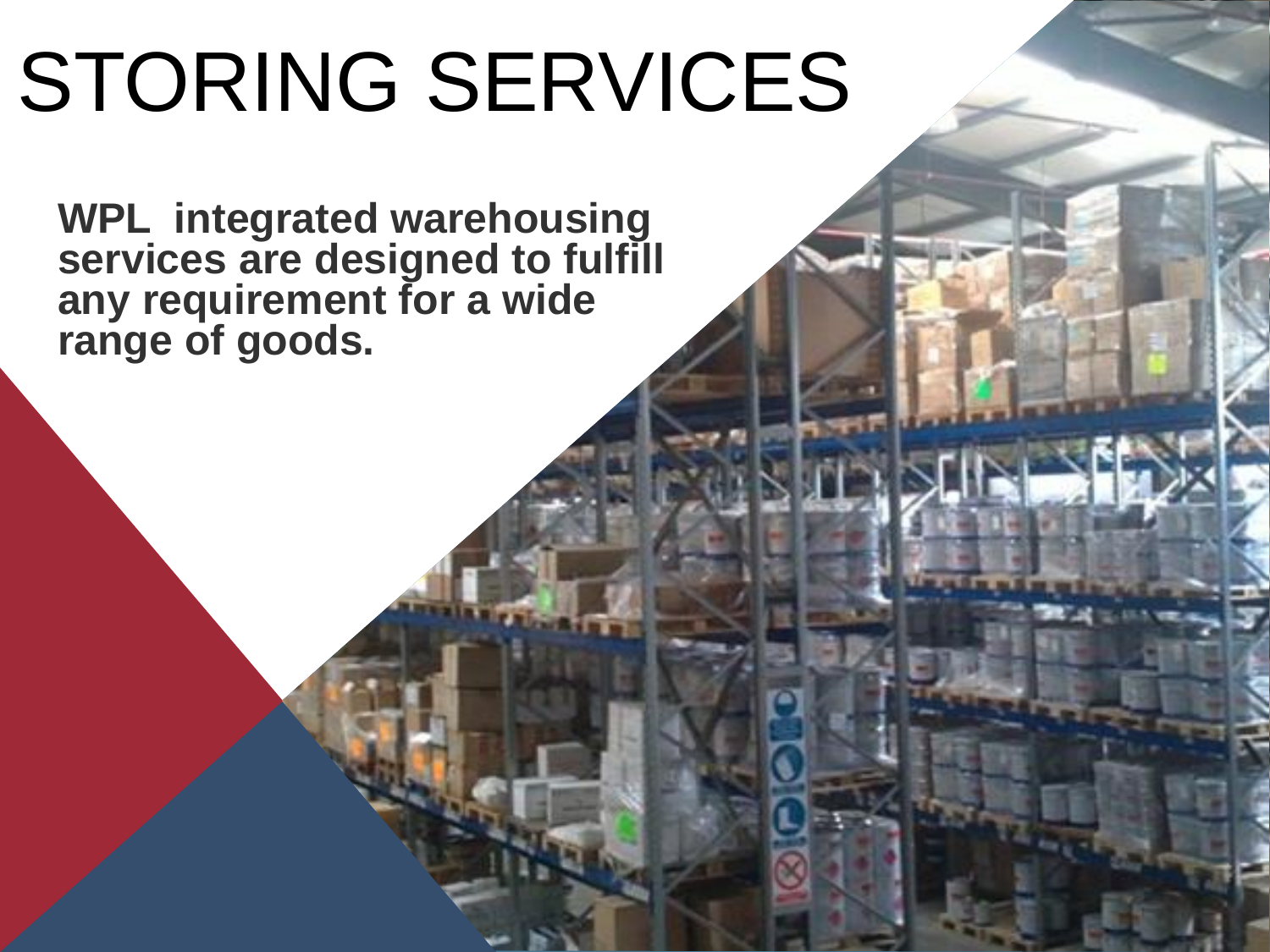**WPL can respond to any kind of monitoring and handling inventory including :**

- $\triangleright$  LiFo
- $\triangleright$  FiFo
- $\triangleright$  Batch number
- Lot number
- $\triangleright$  Expiring date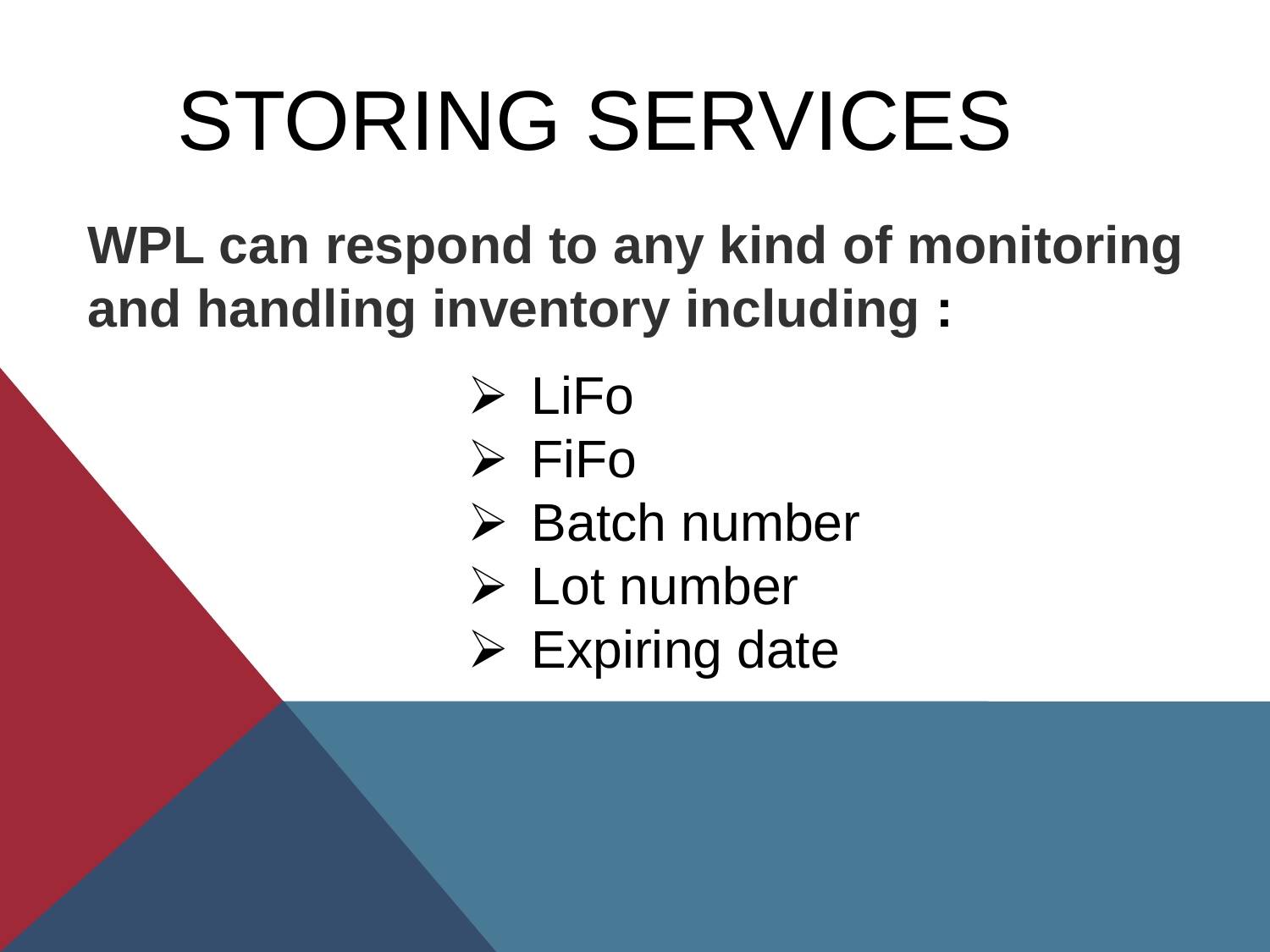**We offer customized solutions with the adequate inventory control always in accordance to client's needs and instructions.**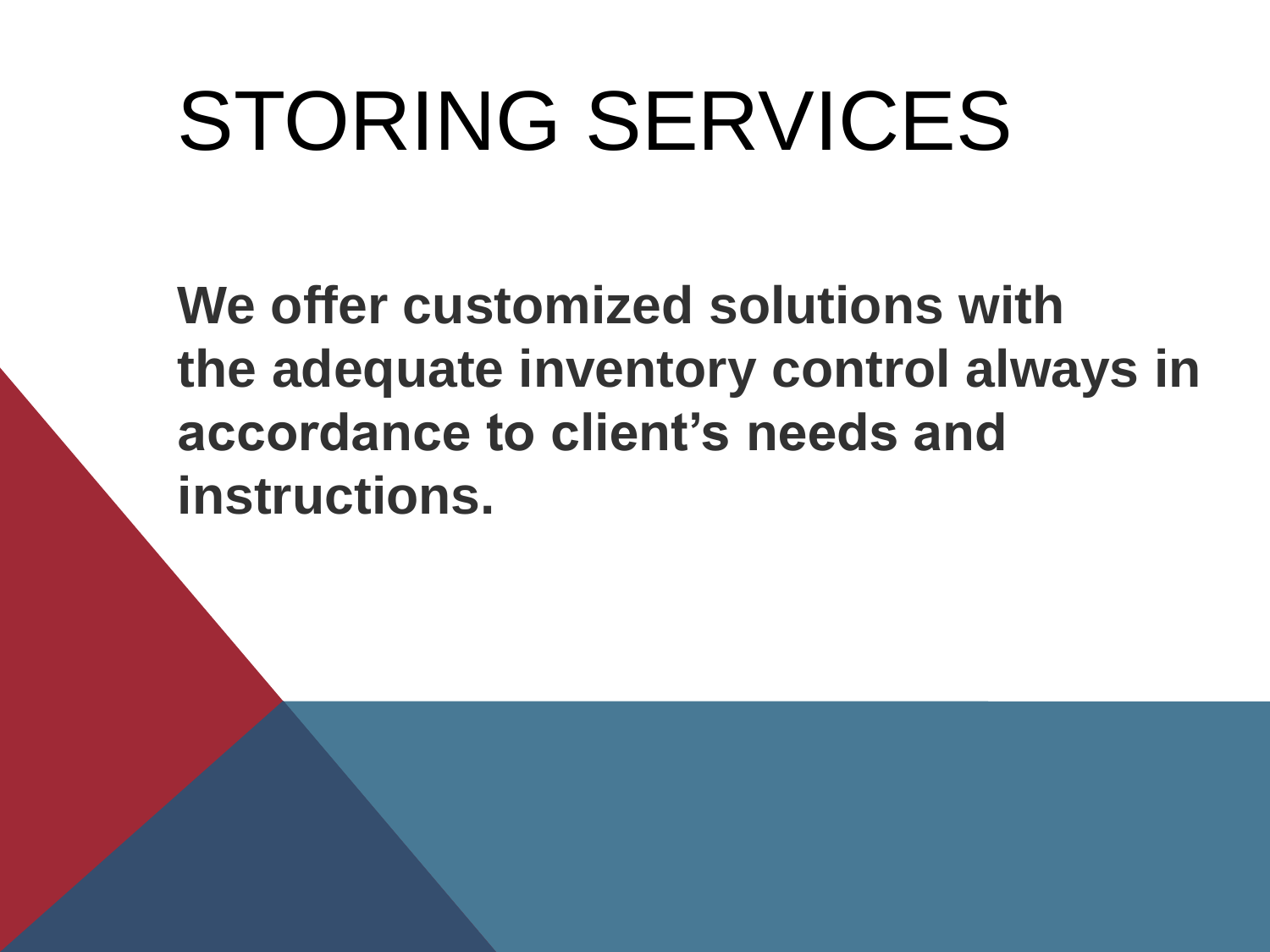**WPL runs an executive department as a bonded warehouse, under an official license and surveillance of the Hellenic Custom's Authorities.**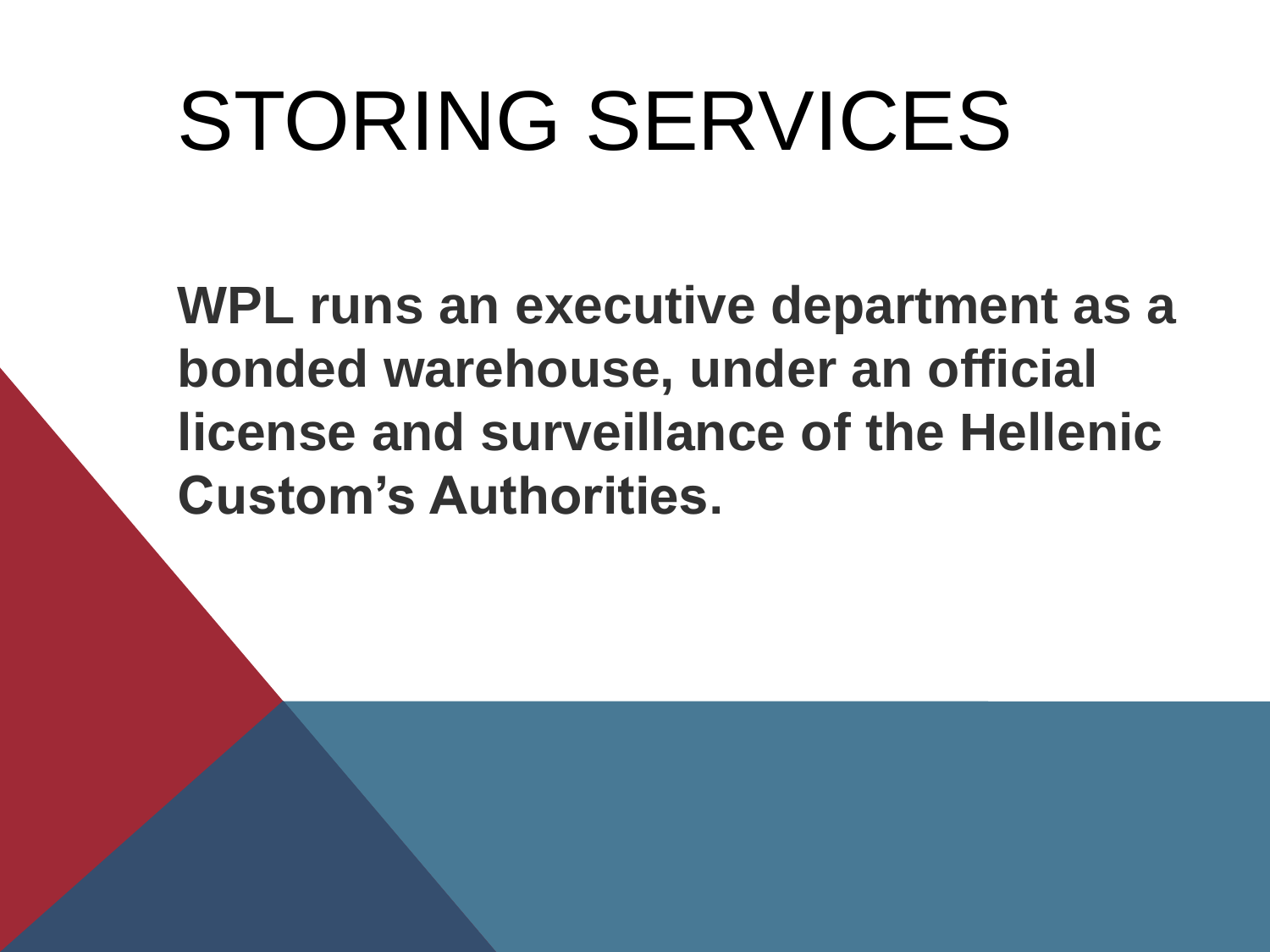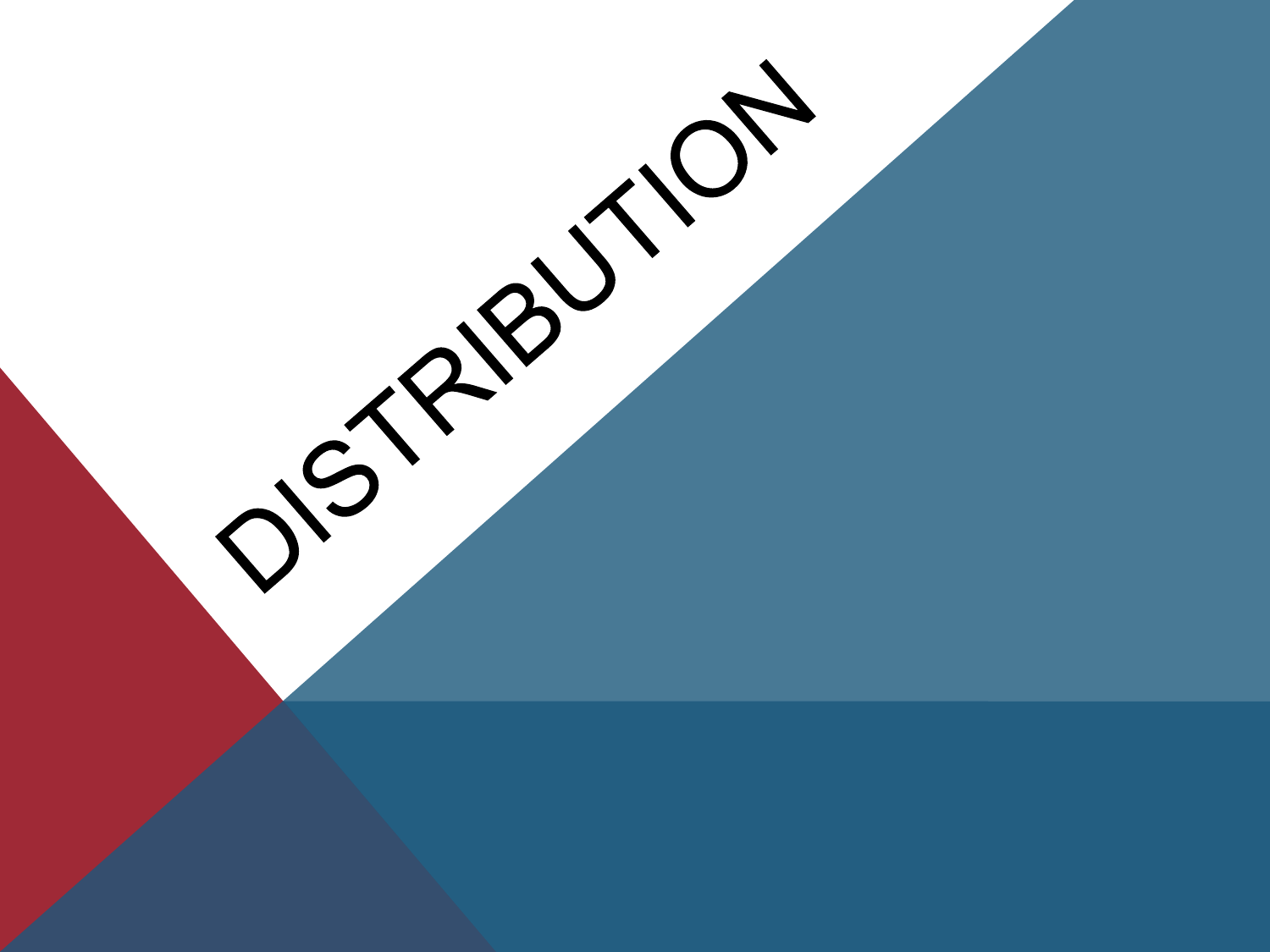### DISTRIBUTION SERVICES

**WPL delivers your goods to any destination you choose all over Greece, within a cost effective pricing structure. Using it's own trucks and having developed a nationwide network of dedicated partners, WPL guarantees deliveries on time and always according to customer's needs and demands.**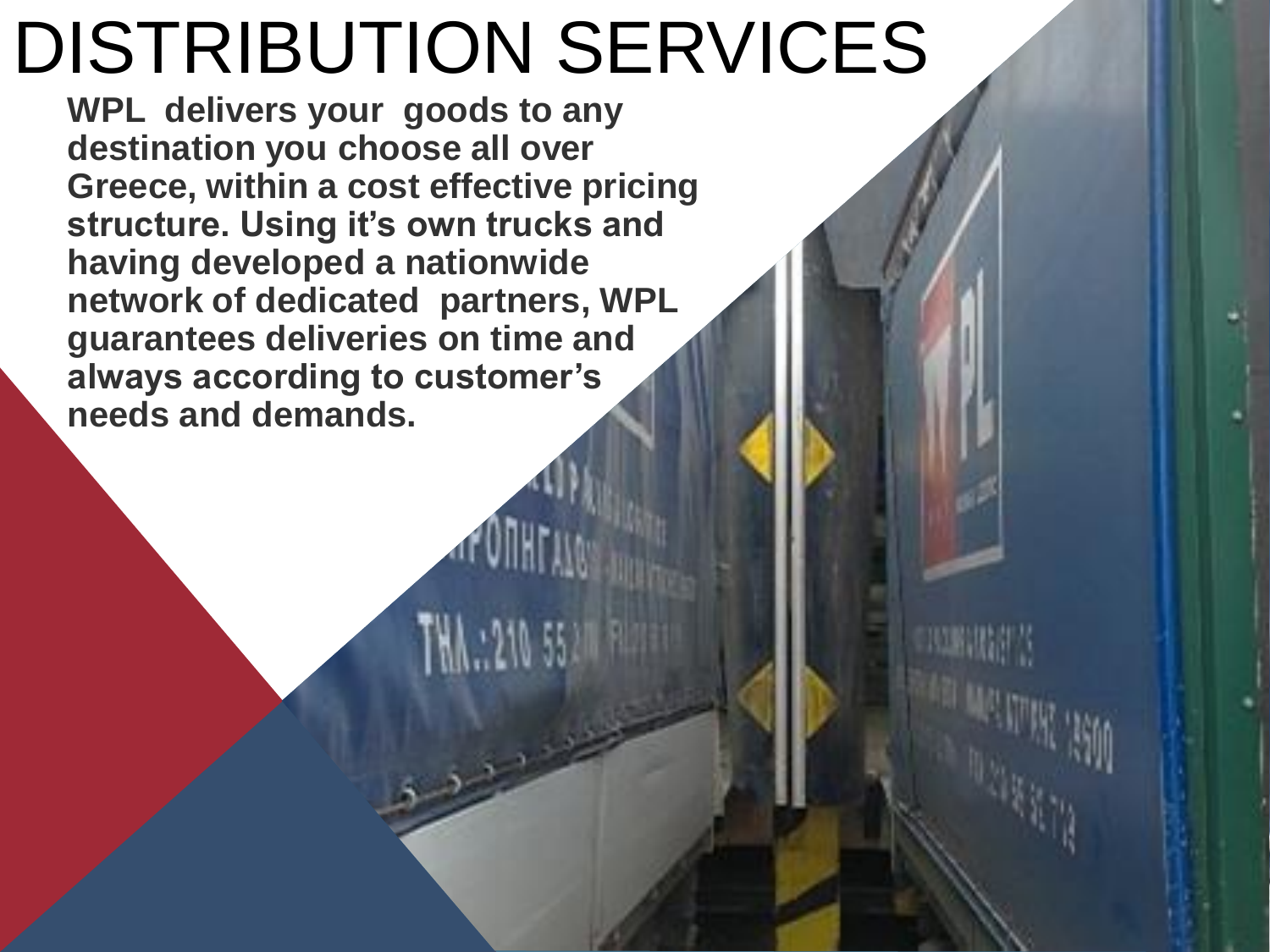## DISTRIBUTION SERVICES

**WPL is capable of delivering via all means of transport including trucks, trains, planes and ships, offering maximum quality with the lowest price.**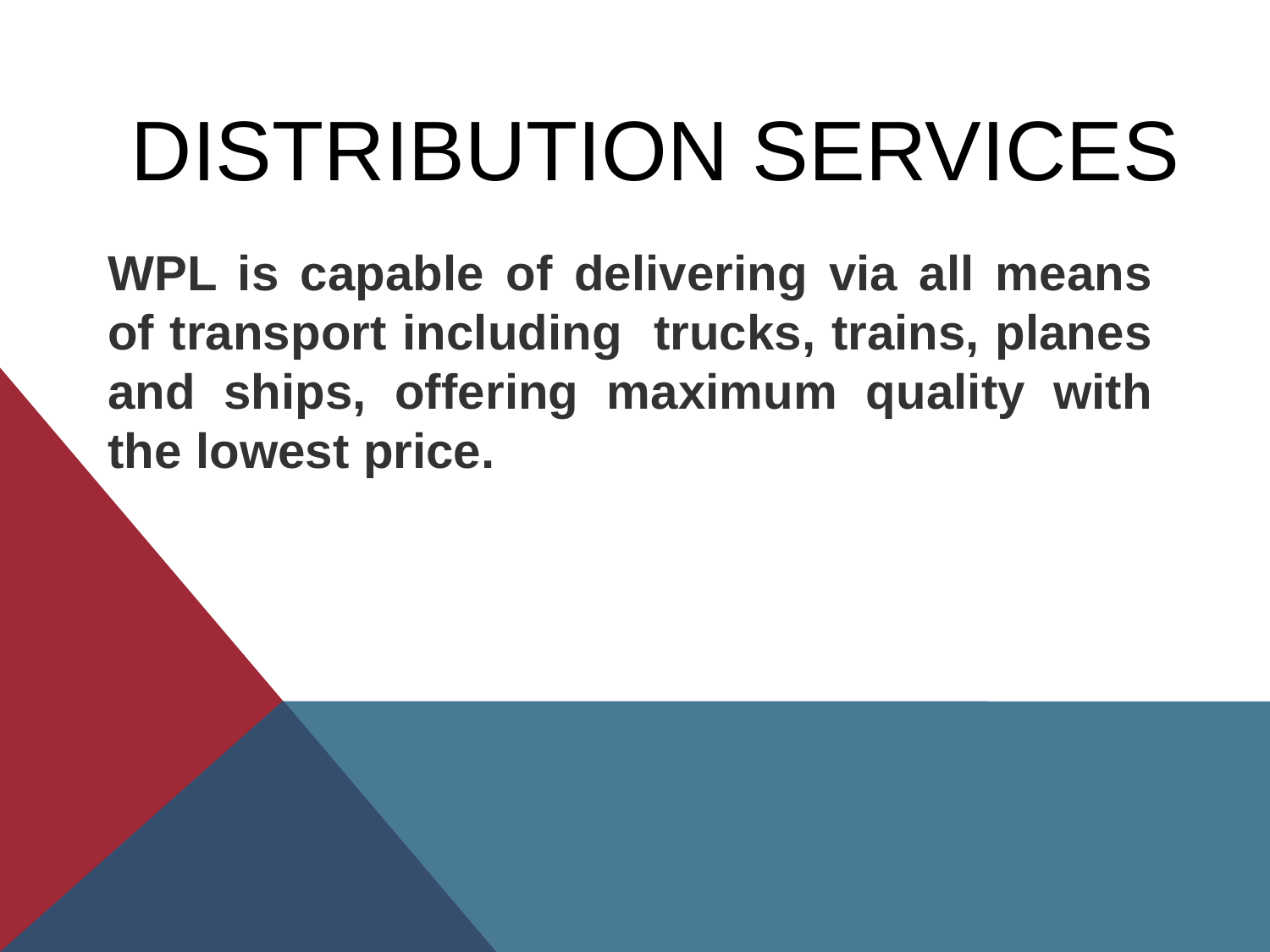## DISTRIBUTION SERVICES

**WPL provides cargo collecting services from every single point in Greece and forwarding services globally. We can guarantee delivery to the Balkans and Cyprus within 24/48 hours since cargo arrival.**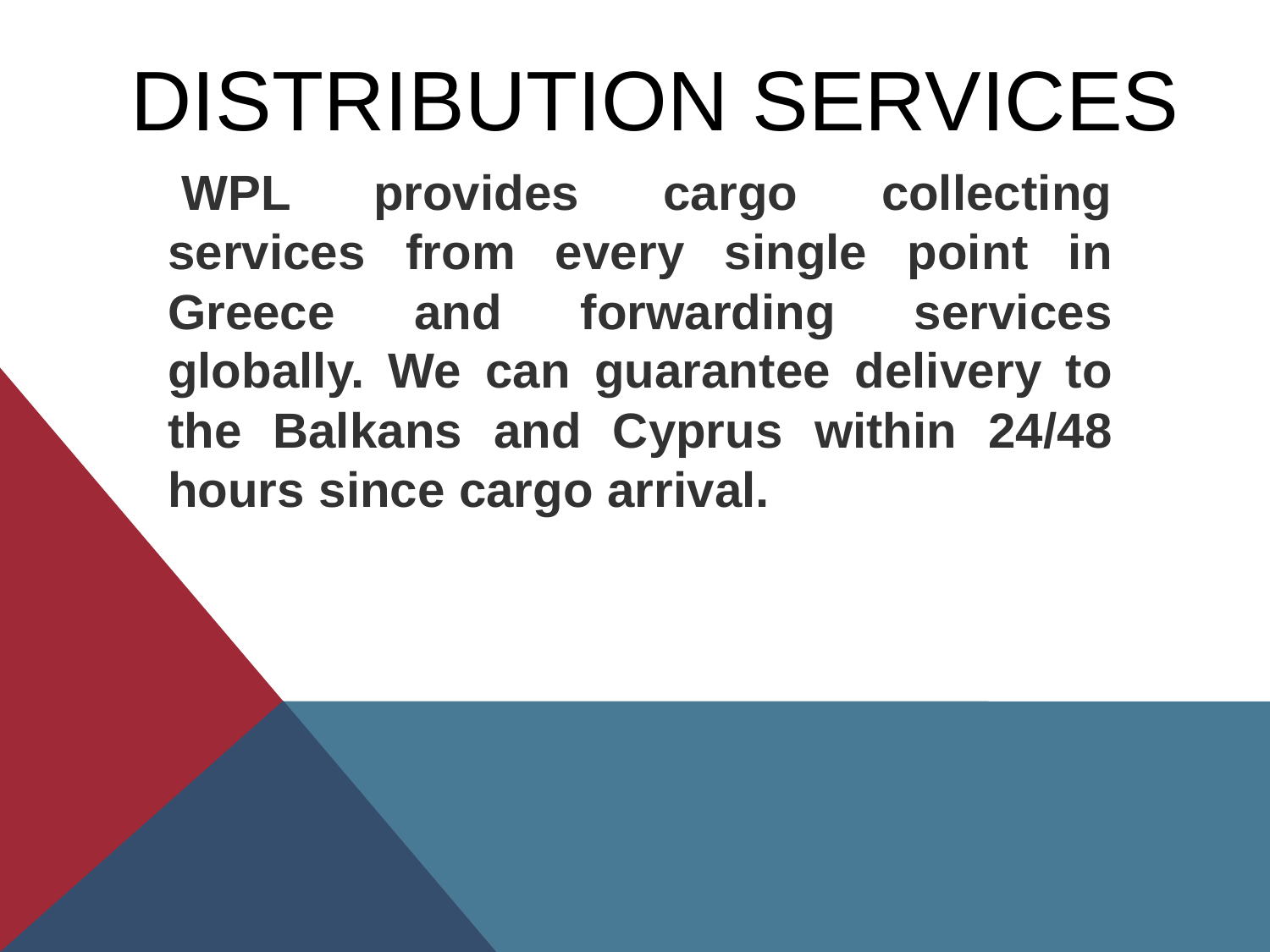## TRUCKING NETWORK

**Our company has a European trucking network under development. Currently we offer weekly full truckload and groupage services from Germany, UK, the Netherlands and Belgium.**

Finland

Romania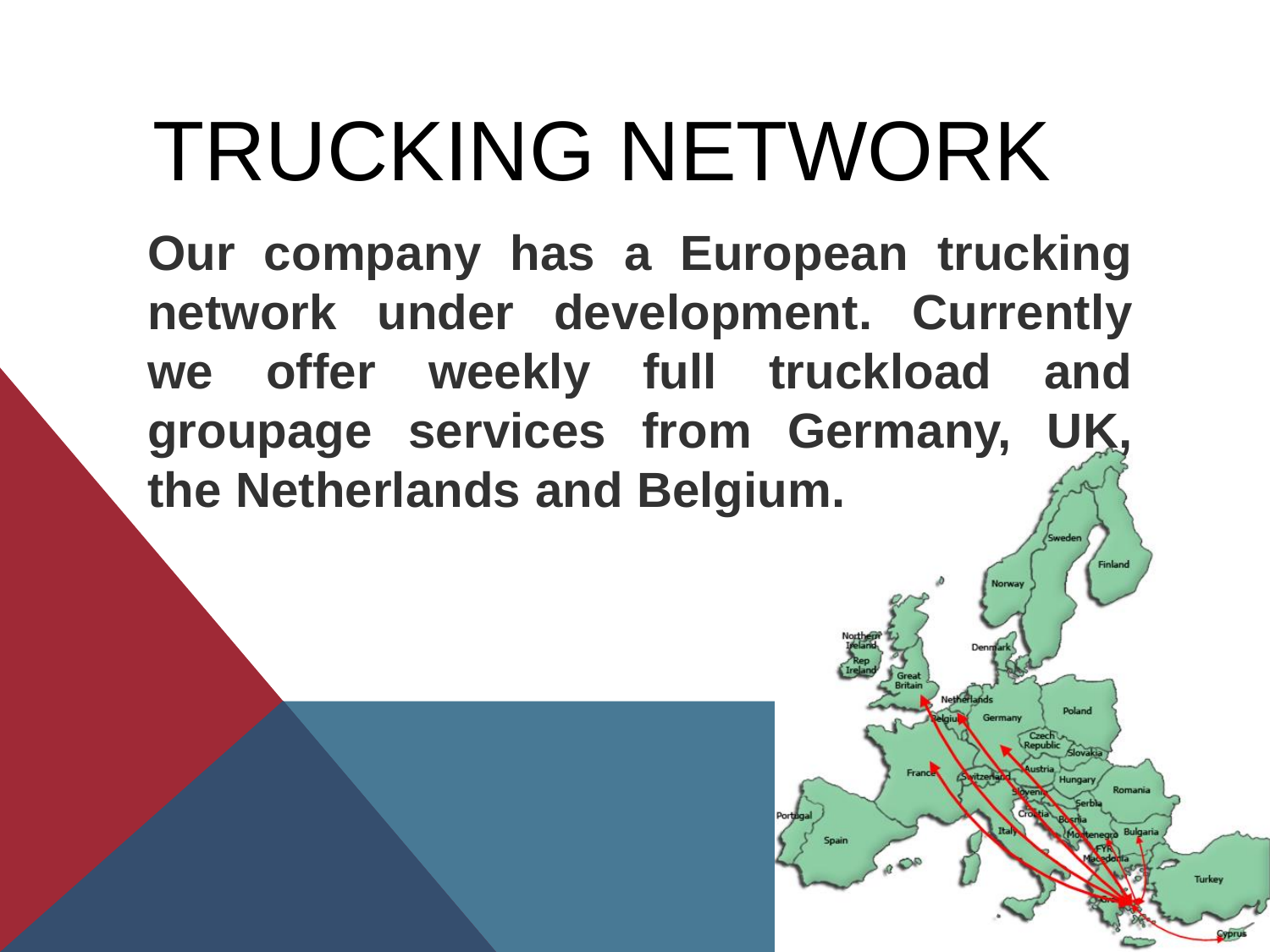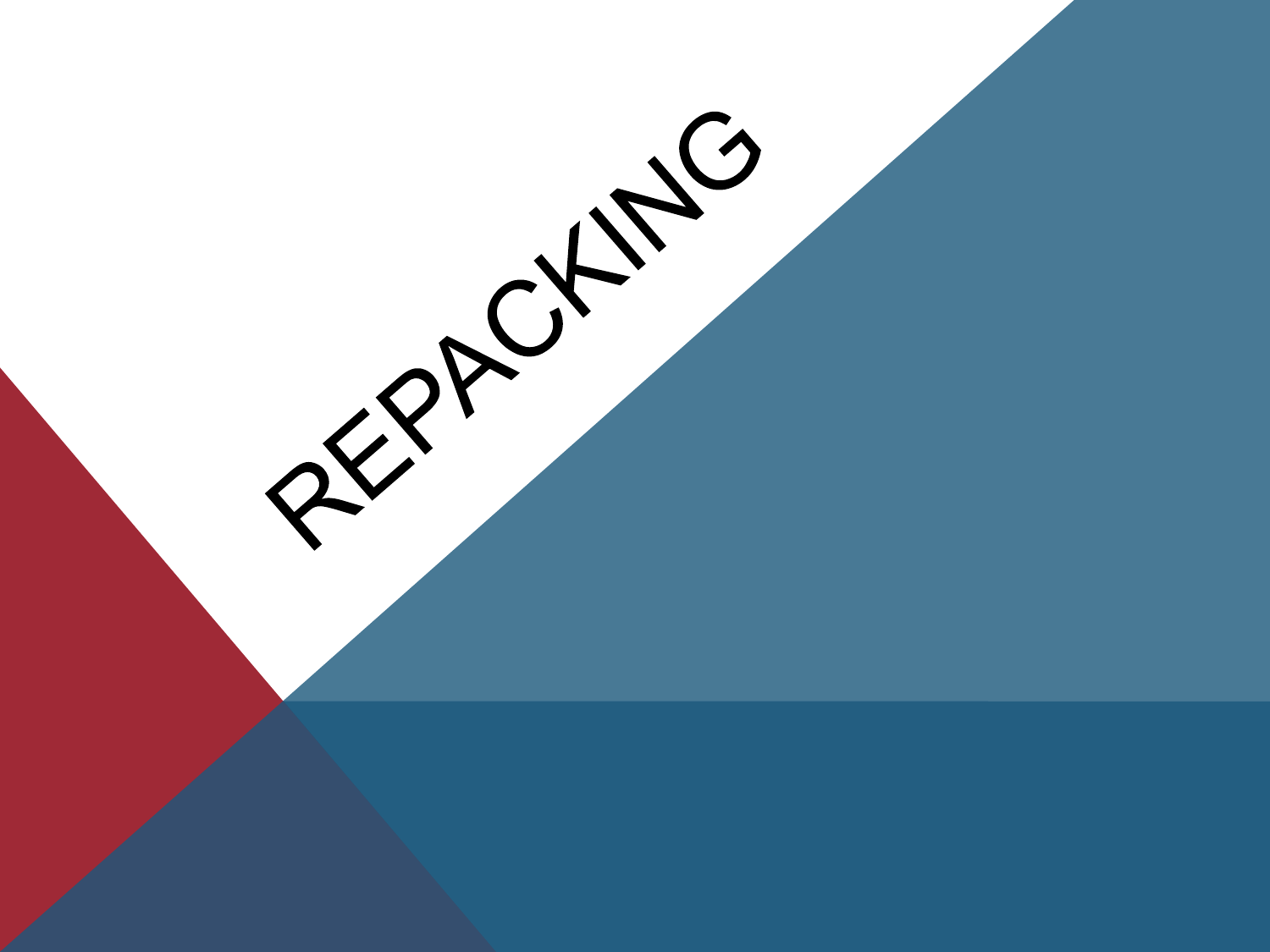### REPACKING SERVICES

- **Product sorting-visual inspection**
- **Re-packing**
- **Kit-packaging**
- **Shrink-packaging**
- **Labeling**
- **Pick and pack**
	- **…FOR LOW AND HIGH VOLUME ORDERS**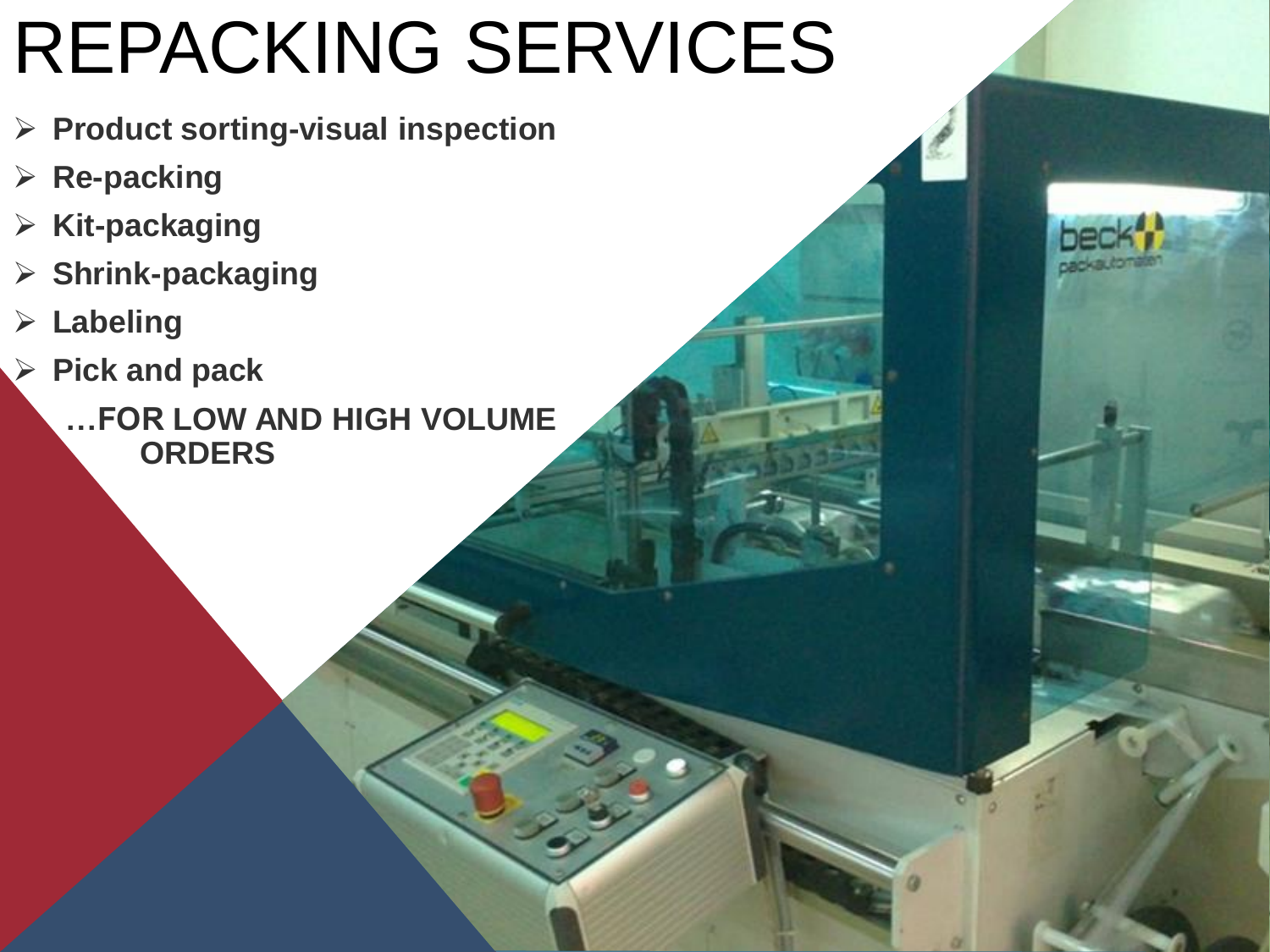## PACKAGING SERVICES

**WPL offers fully automated shrink-wrapping services to handle all types of package requirements…**

**from individual products to multiple unit packs**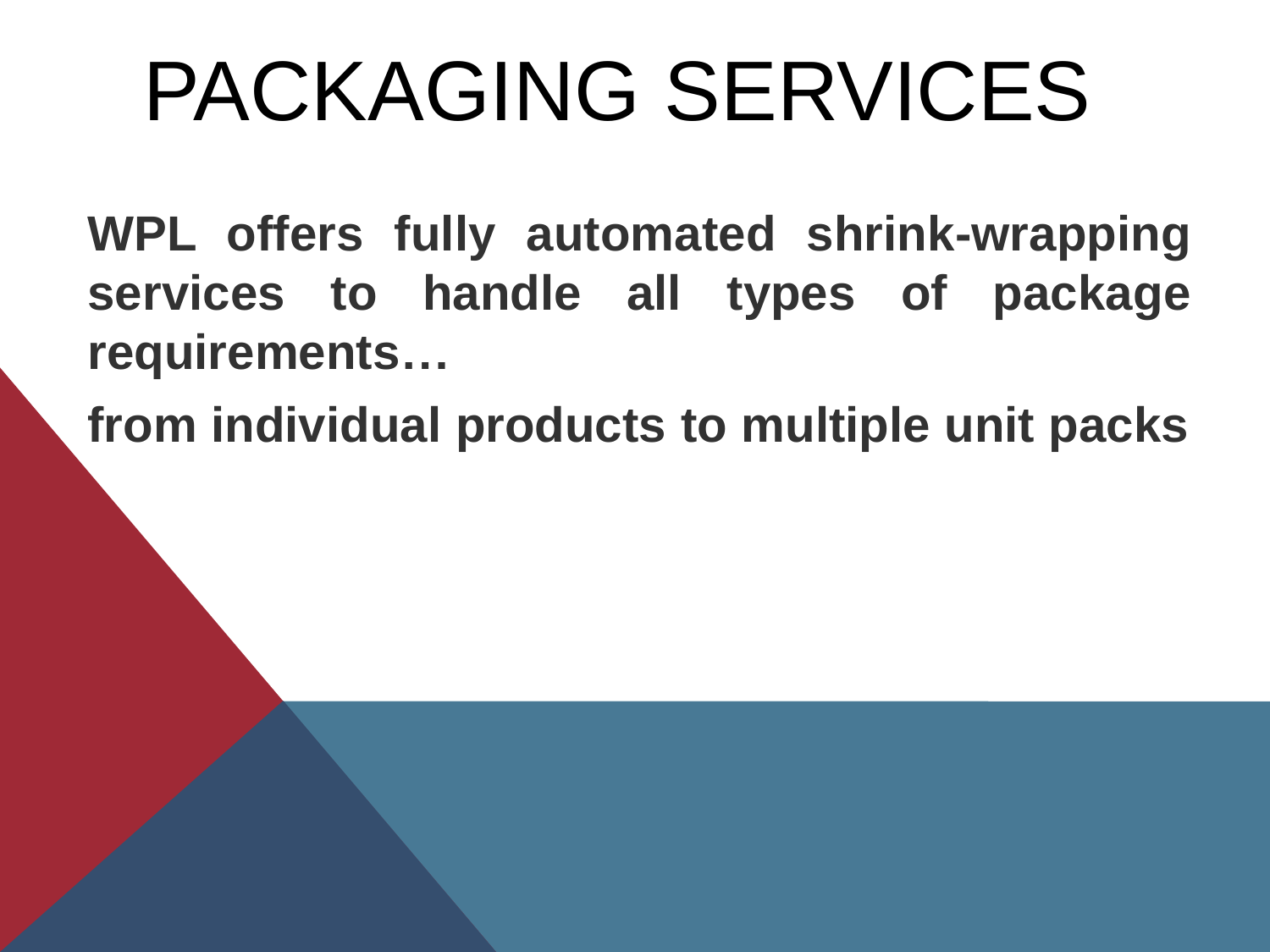### CONSISTENT PURSUIT OF QUALITY AND SAFETY

#### **P&G PINNACLE AWARD 1 0 0 % Q U A L I T Y A S S U R A N C E C A P A B I L I T Y**

**P&G** June 14, 2010 Mr. Dimus Melisourgakis<br>W.P.L. Dear Mr. Melisourgakis: SUBJECT: Pinnacle Award Congratulations to the W.P.L. for achieving the Procter & Gamble Quality Assurance<br>Pinnacle Award. The P&G Pinnacle Award demonstrates fully effective and fully implemented Quality Assurance systems in all QA Key Elements as measured by our corporate Quality Assurance Systems in all QA Key Elements as measured by our The P&G Quality Assurance assessment conducted by Colin Bingley on March 3, 2010<br>revealed that W.P.L. met the all 8's proficiency to achieve a score of 100% Quality Assurance Canability, To acknowledge this accomplishment, we are pleased to provide this Procter & Gamble QAC Pinnaele Award to your site. It is symbolic of your significant<br>accomplishments in QA Capability. You are entitled to display this Pinnacle Award as<br>long as you maintain your all 8's QA Capability as measured by Program. Again, congratulations to everyone who contributed to this major milestone. Sincerely, The Procter & Gamble Company Panish Rye Pamela L. Page<br>Vice President Worldwide Quality Assurance cc: M. Politis, R. Schmalz, M. Lee 8713

#### **L R Q A I S O 9 0 0 1 : 2 0 0 8 CERTIFICATE OF APPROVAL**

|                                                                                                                  | LROA<br>ess Assurance                                                                                                                                                                                                                |
|------------------------------------------------------------------------------------------------------------------|--------------------------------------------------------------------------------------------------------------------------------------------------------------------------------------------------------------------------------------|
| <b>CERTIFICATE OF APPROVAL</b>                                                                                   |                                                                                                                                                                                                                                      |
|                                                                                                                  | This is to certify that the Quality Management System of:                                                                                                                                                                            |
| WPL S.A.<br><b>Industrial Park of Mandra</b><br>19 600, Xiropigado Location<br>Greece                            |                                                                                                                                                                                                                                      |
| has been approved by Lloyd's Register Quality Assurance<br>to the following Quality Management System Standards: |                                                                                                                                                                                                                                      |
|                                                                                                                  | BS EN ISO 9001:2008                                                                                                                                                                                                                  |
|                                                                                                                  | The Quality Management System is applicable to:                                                                                                                                                                                      |
| Third Party Service Providers (Logistics) for Repacking.<br>Storage and Distribution of Products and Materials.  |                                                                                                                                                                                                                                      |
| Approva<br>Certificate No: 362495                                                                                | Criginal Approval: 07 August 2006                                                                                                                                                                                                    |
|                                                                                                                  | Current Certificate: 08 August 2009<br>Cert ficate Expiry:<br>07 August 2012                                                                                                                                                         |
|                                                                                                                  | ssued by: Hellenic Lloyd's S. A. for and on behalf of                                                                                                                                                                                |
|                                                                                                                  | Lloyd's Register Quality Assurance Limited                                                                                                                                                                                           |
|                                                                                                                  | in its statement is additionally a transport on the research of the state.<br>The courts Seed, London FCAM 4RS United Kingdon, Passagion numerii 189931.<br>The Site Bill Construction on Research in Bankers and the country and th |
|                                                                                                                  |                                                                                                                                                                                                                                      |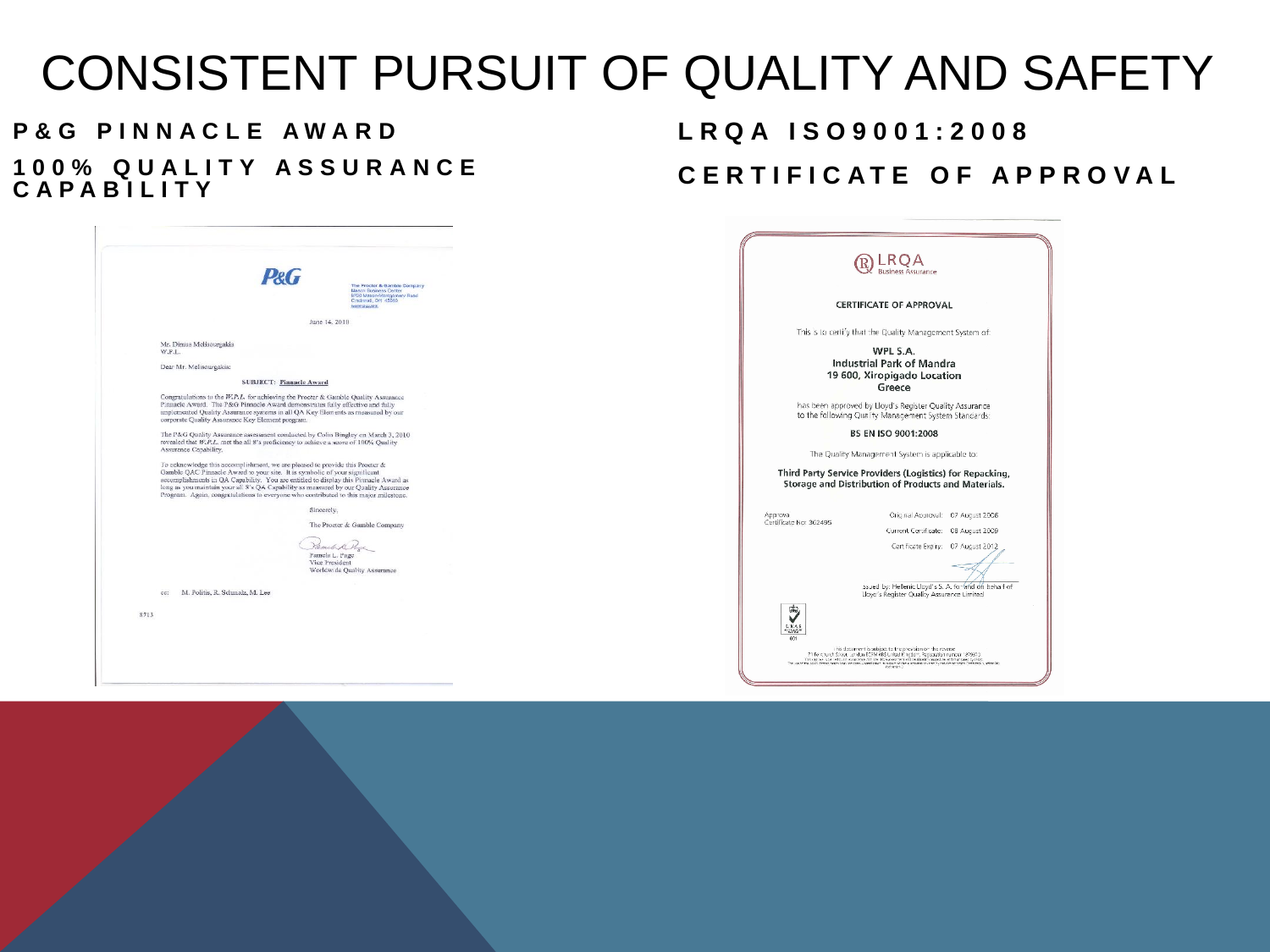## CUSTOMERS

### *[Let ou](http://www.pg.com/en_US/index.shtml)r customers speak for us*









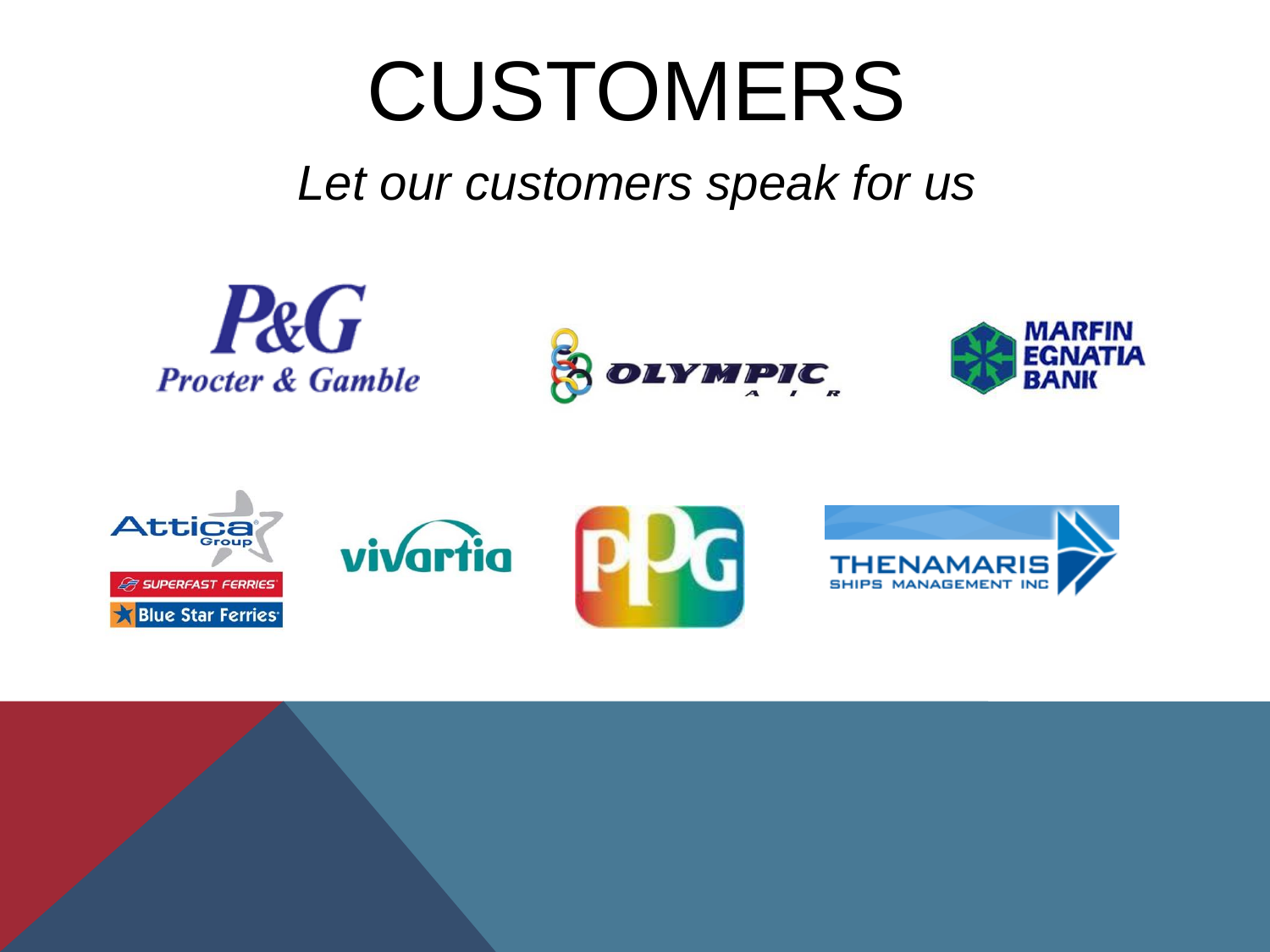## CUSTOMERS





 GOLDEN UNION SHIPPING  $\triangleright$  VRONTADOS MARITIME  $\triangleright$  BYZANTINE MARITIME  $\triangleright$  HELLENIC CATERING

and other companies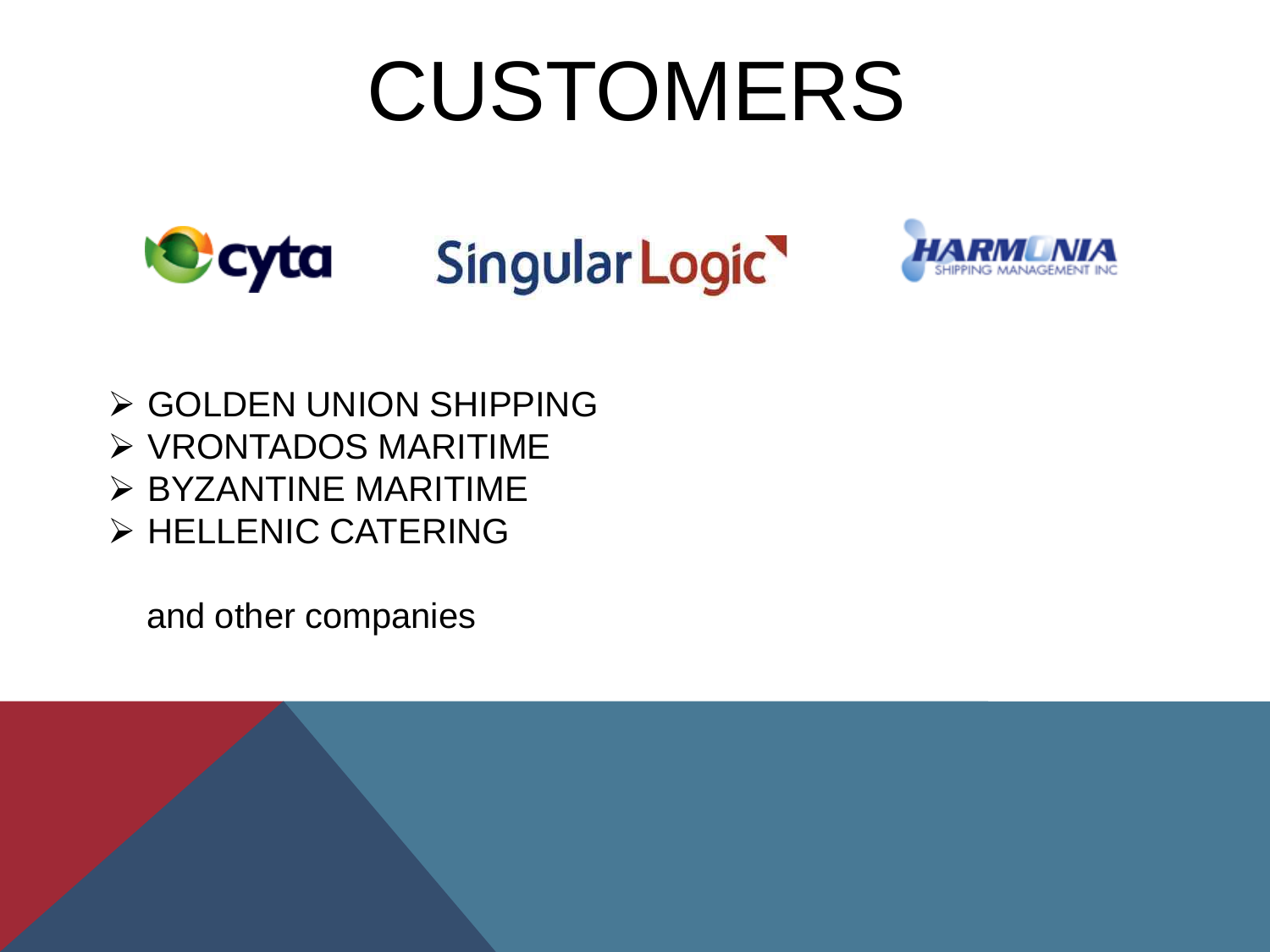### WPL UNIQUENESS …

### **FLEXIBILITY**

### **We are ready when you need! DIVERSITY**

### **We have a variety of options to cover your needs! COMPETITIVENESS**

**In today's market, sometimes… price is everything!**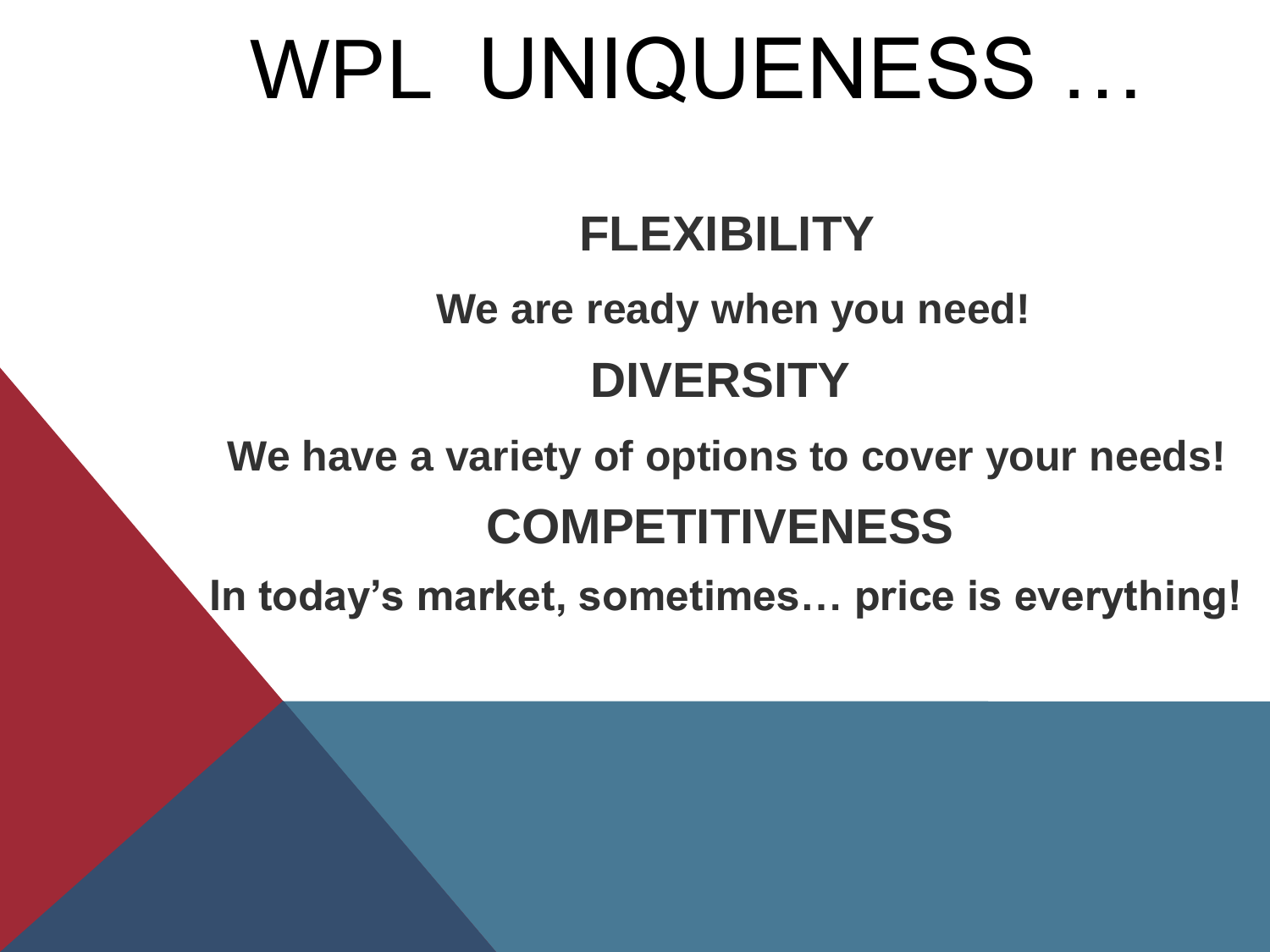### WPL UNIQUENESS …

### **RESPONSIVE**

### **We listen to you and respond promptly! QUALITY**

**Exceptional and personal care goes into each product we produce with no compromises!**